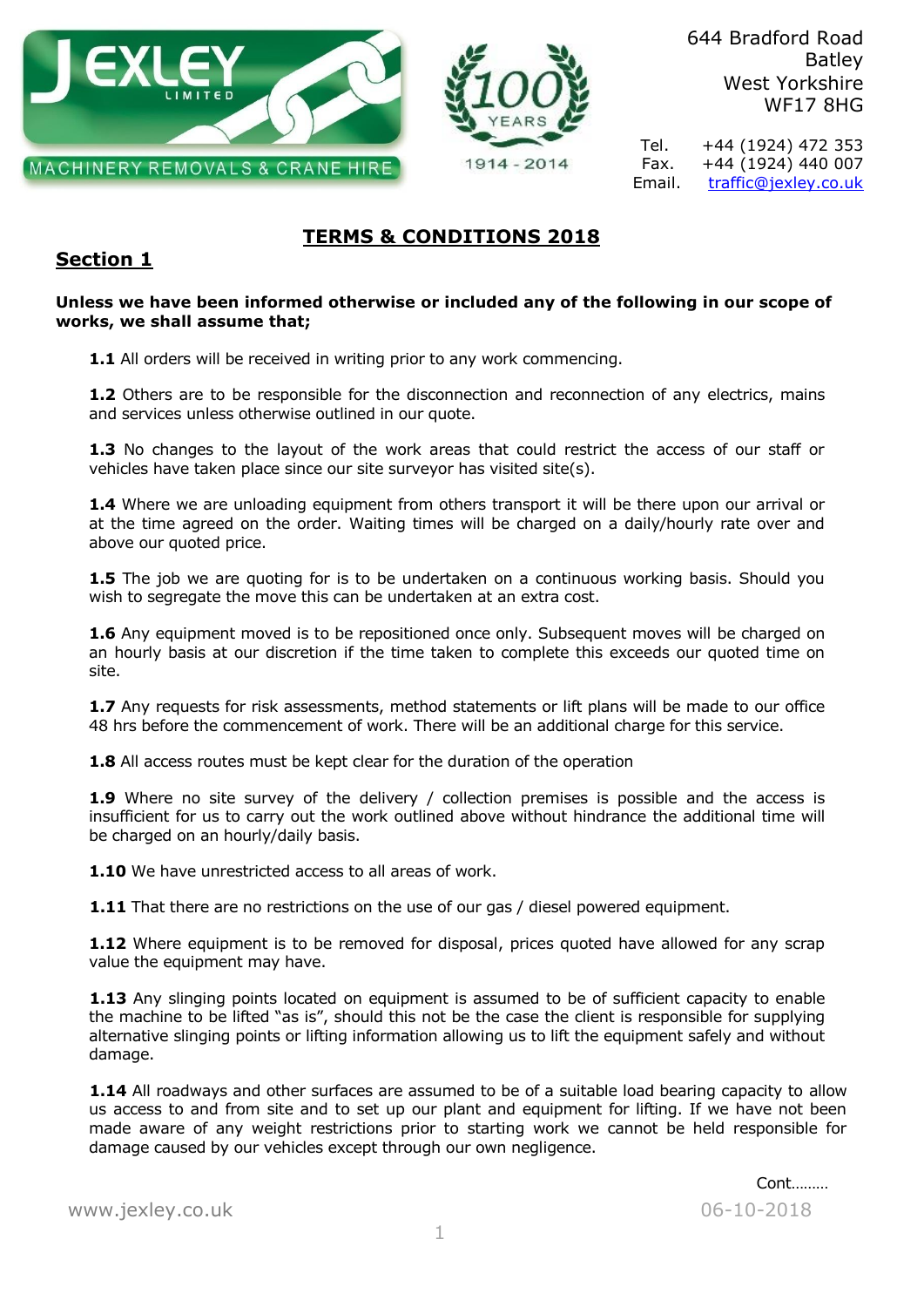**1.15** For fixing purposes floors are taken to be a minimum depth of 200 mm (8") and of suitable strength to allow us to securely fasten foundation bolts for machinery into it. Should this not be the case and we are unable fix the bolts as required, any additional work required to secure the equipment will be undertaken as a separate quote or on an hourly/daily basis.

**1.16** An allocated space for us to park our vehicles, plant, equipment and site offices shall be available for the duration of our work on site.

**If any of the above points are not met and waiting time is incurred by ourselves we reserve the right to make an additional, hourly/daily rate charge over and above the quoted price.**

### **Section 2**

**Unless agreed with our site surveyor and detailed on this quote we have not made any provision(s) for;**

**2.1** Working weekends, bank holidays or outside hours 8am to 5pm. We may choose however to work additional hours at our own cost.

**2.2** Preparing foundations for any equipment.

**2.3** Providing shims or packing's for the lining / leveling of machinery.

**2.4** Bolts or chemical compounds (resins, grouts etc) required to secure machinery to the floor.

**2.5** Providing or disposing any packing materials associated with equipment.

**2.6** Moving benches, racks or cupboards holding associated machinery parts or stock that is not outlined on the quotation.

**2.7** Working in or around substances hazardous to health.

**2.8** Removing or disposing of any substances hazardous to health.

**2.9** Removing oil, water or other substances contained in heating / cooling rollers, sumps, gearboxes or any other assemblies which contain substances that are not self-contained whilst transporting the equipment.

**2.10** Time spent undertaking any site specific Health & Safety inductions or security checks.

**2.11** Alteration of any doorways or entrances to allow machinery to be taken out/installed or dismantling the machinery to achieve the same.

2.12 Providing new bolts, screws, fixtures and fittings that are found to be unusable after dismantling any machinery.

**2.13** Re-Splicing conveyor / drive belts that need to be separated to allow us to move the machinery.

**2.14** Providing timber, securing straps nails or antirust compounds for securing machinery in others transport or into shipping container for export. Please contact us for prices should this option be required.

Cont………